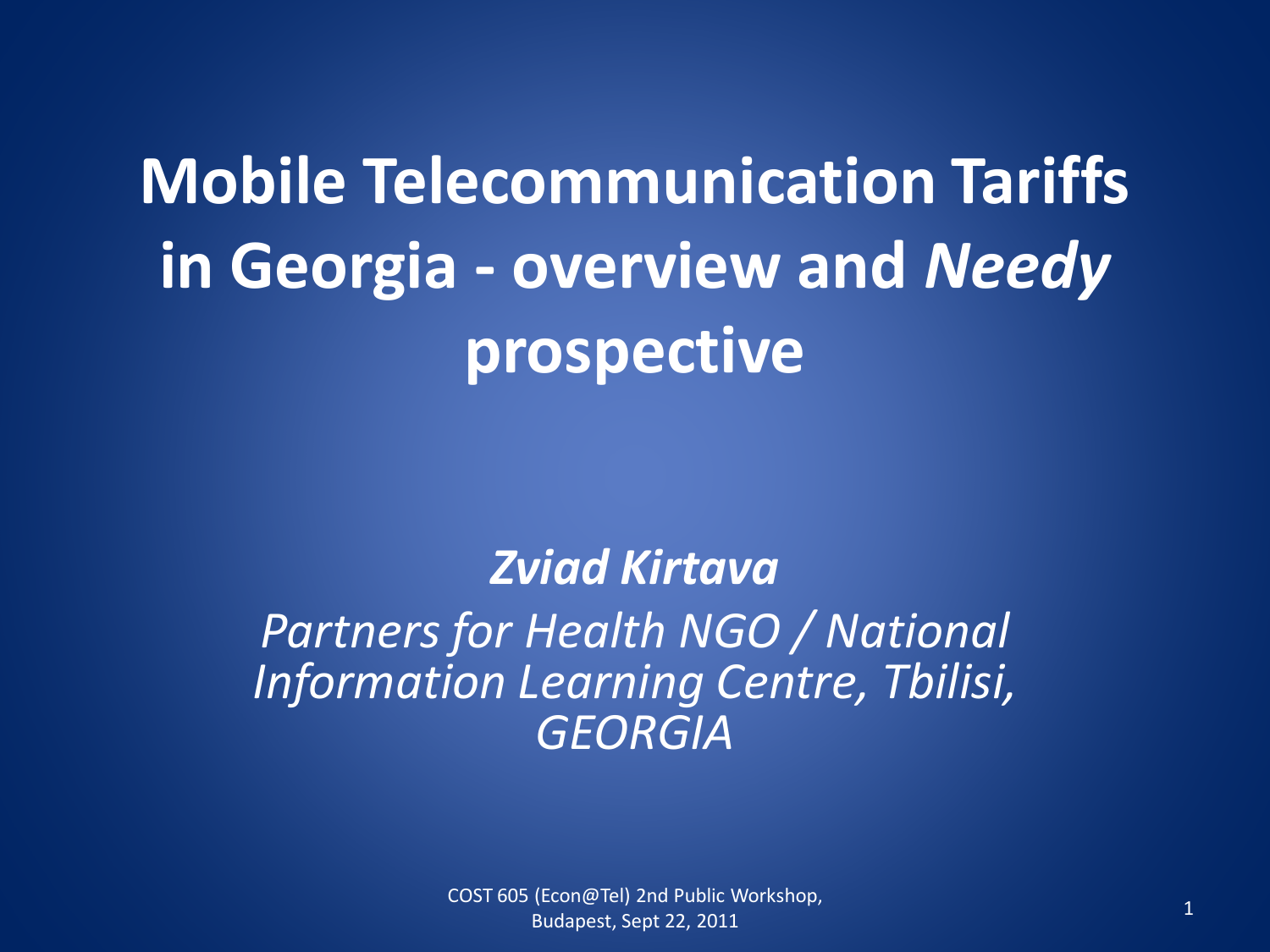# **Mobile and Fixed Networks development in Georgia (in ,000)**

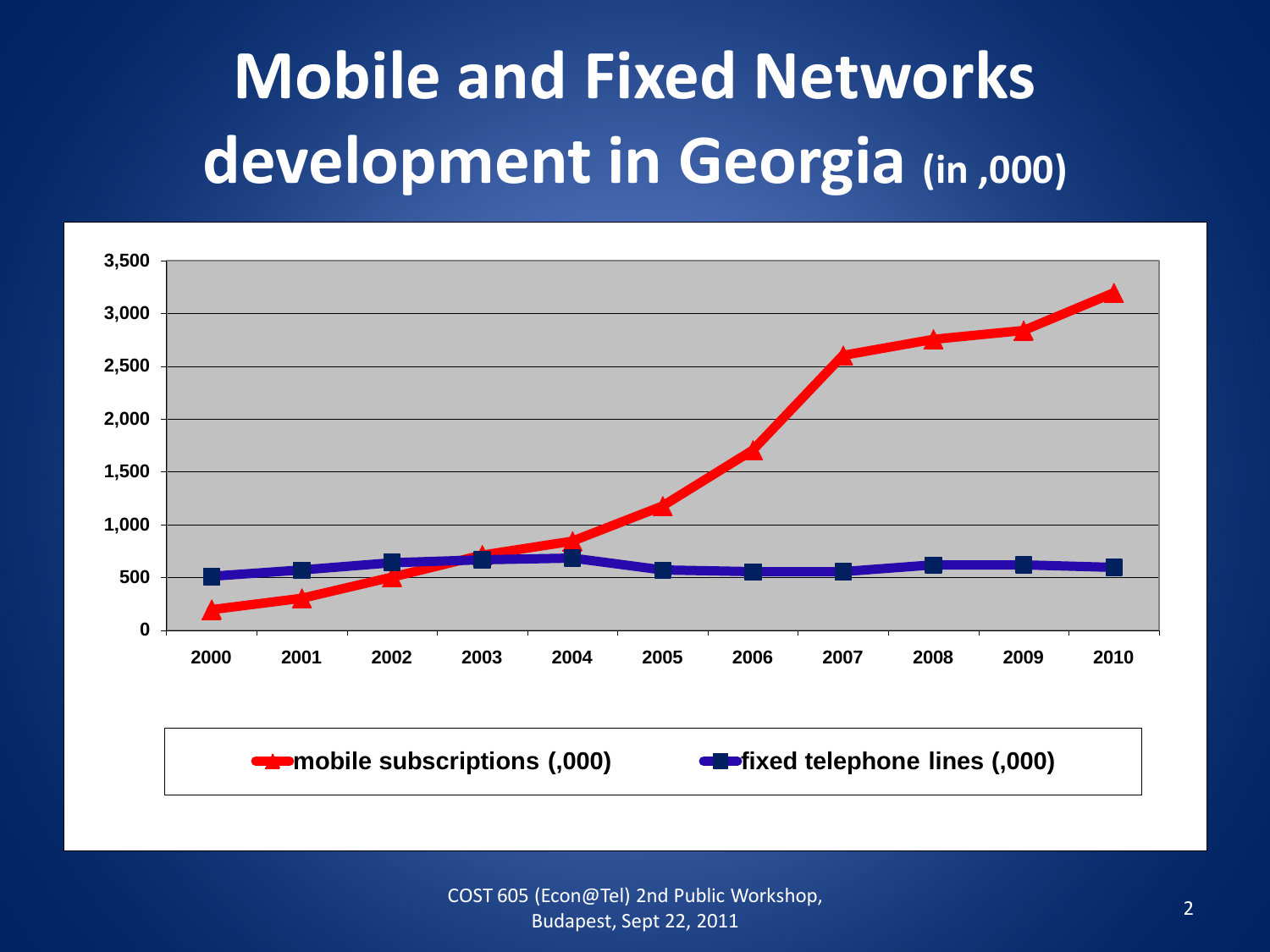### **Mobile subscription annual growth rate (%)**



COST 605 (Econ@Tel) 2nd Public Workshop, Budapest, Sept 22, 2011 3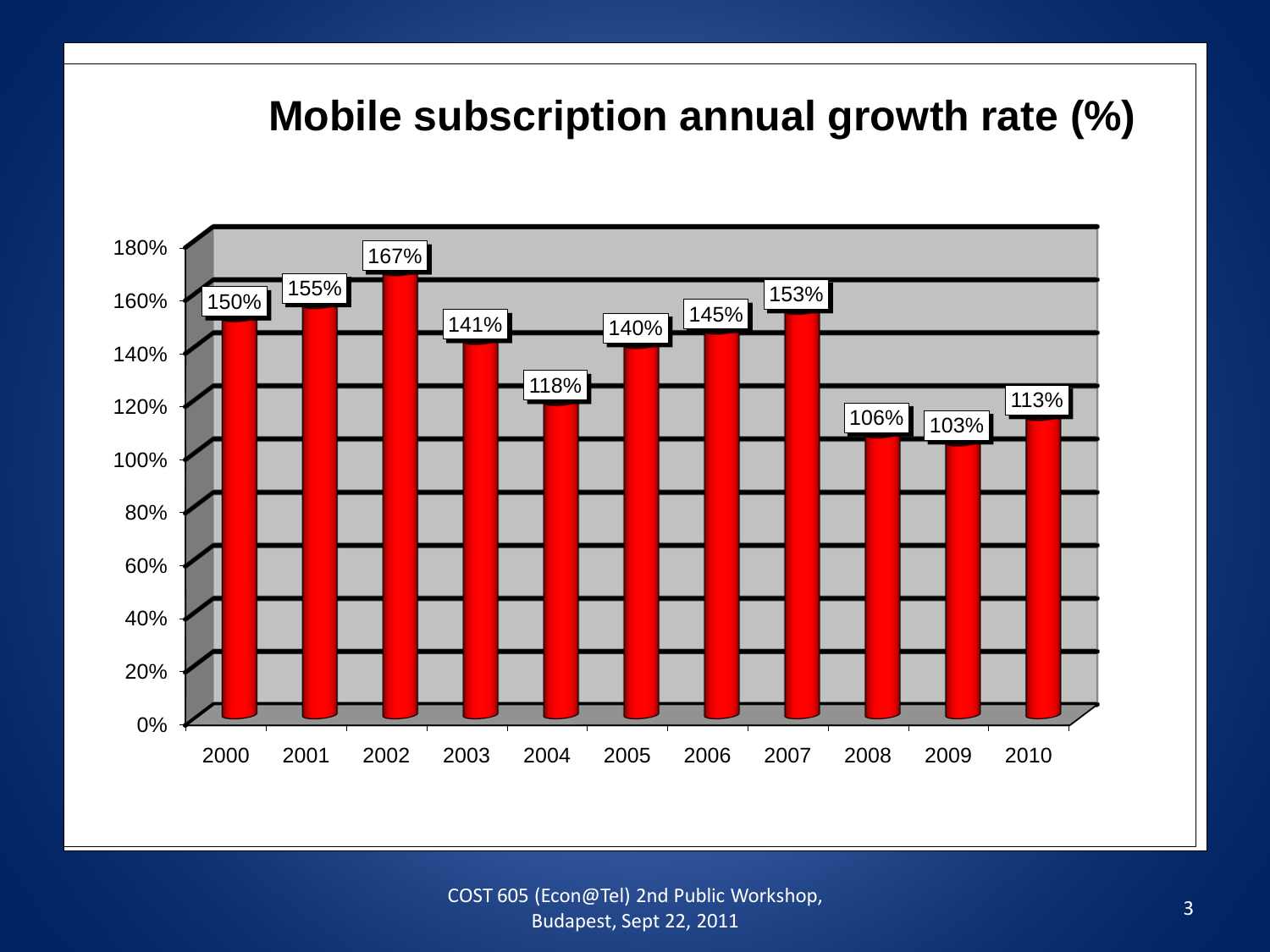### **Mobile revenues' dynamics - 2003-2010** (mln. GEL)



COST 605 (Econ@Tel) 2nd Public Workshop, Rudapest, Sept 22, 2011 **4**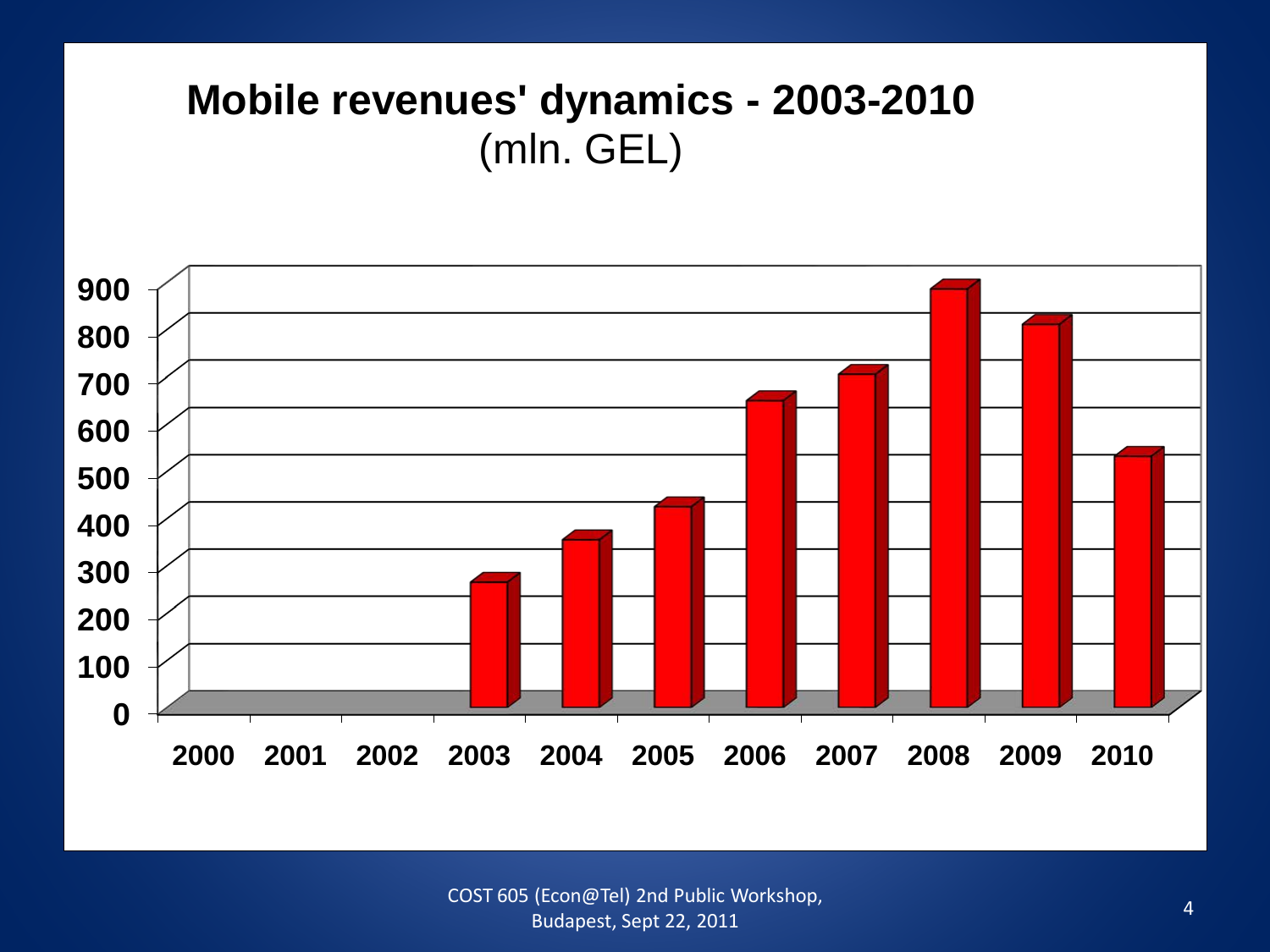## **mobile revenues Compound Annual Growth Rate (CAGR)**

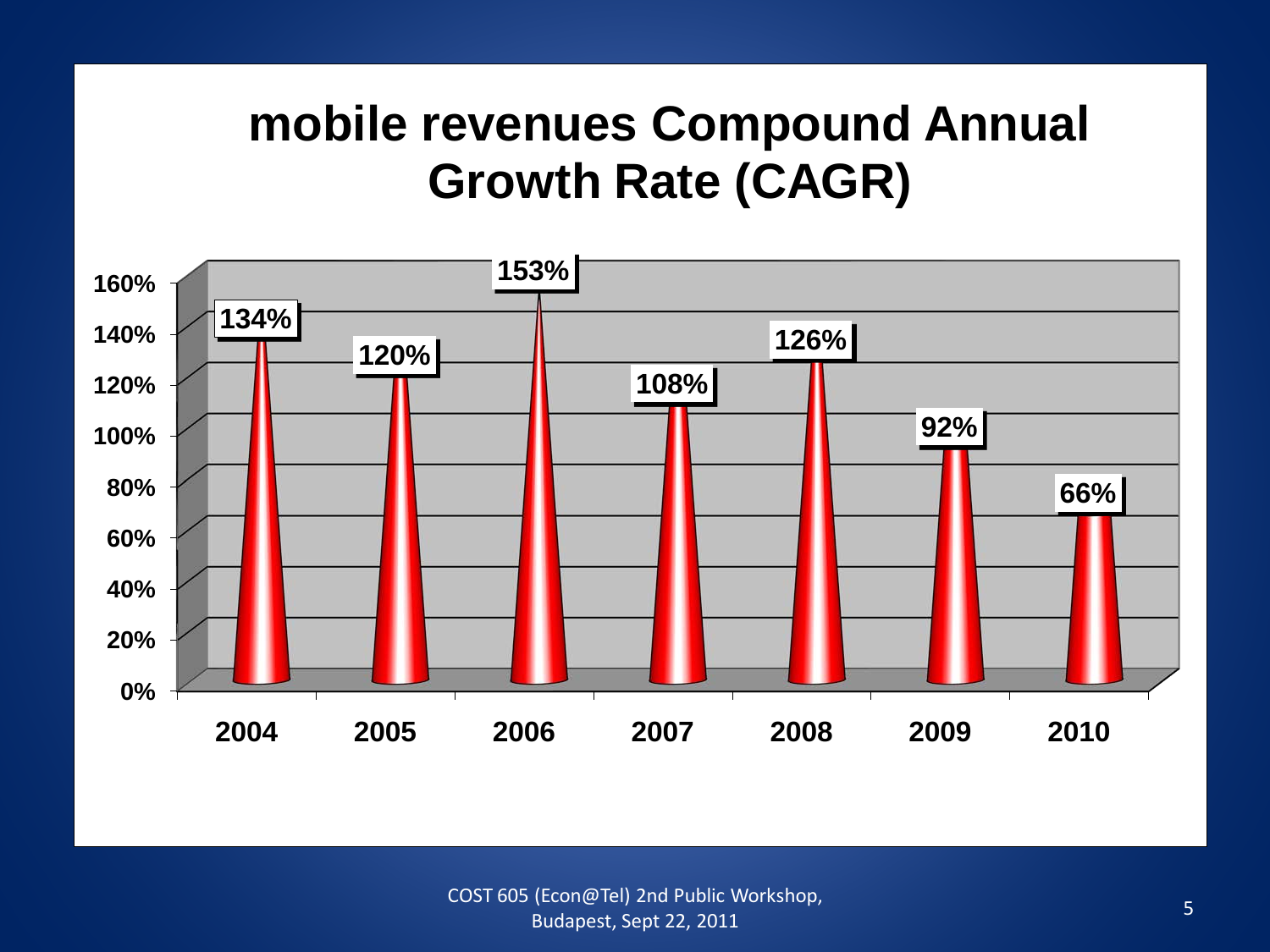## **ARPU changes since 2000**



**ARPU - (GEL/mo) • ARPU - (\$/mo)**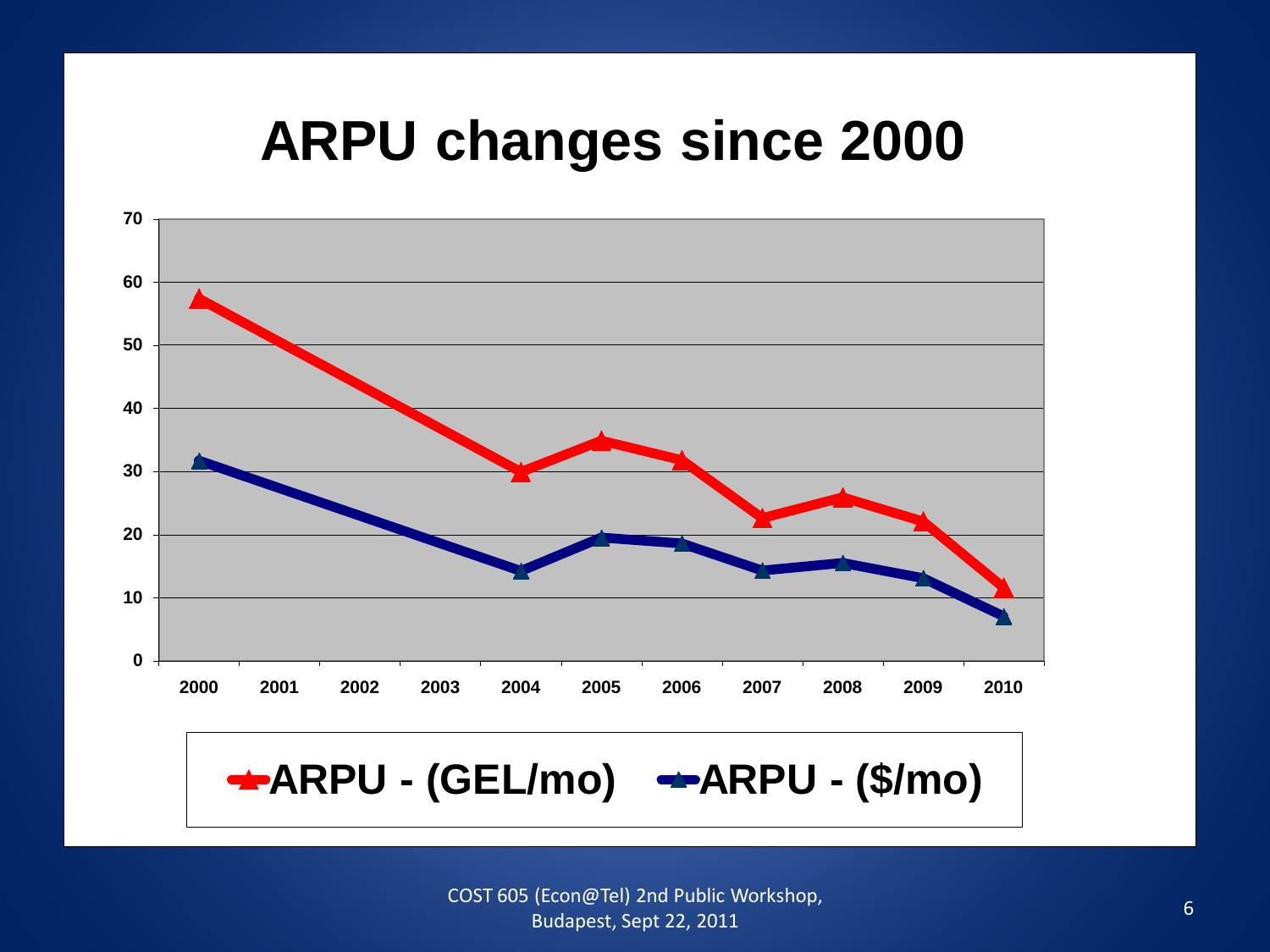## Communication Needy Population in Georgia



□ refugees/IDPs **□** unemployed  $\square$  pensioners **□** disabled **□** impoverished  $\square$  near poverty level  $\square$  prisoners **non-Needy** 

*Note: "impoverishes" and "near poverty level" might include other subgroups as well, which would increase non needy to 68.1%.*

COST 605 (Econ@Tel) 2nd Public Workshop, Budapest, Sept 22, 2011 The Workshop, The Company of the Company of the Company of the Company of the Company of T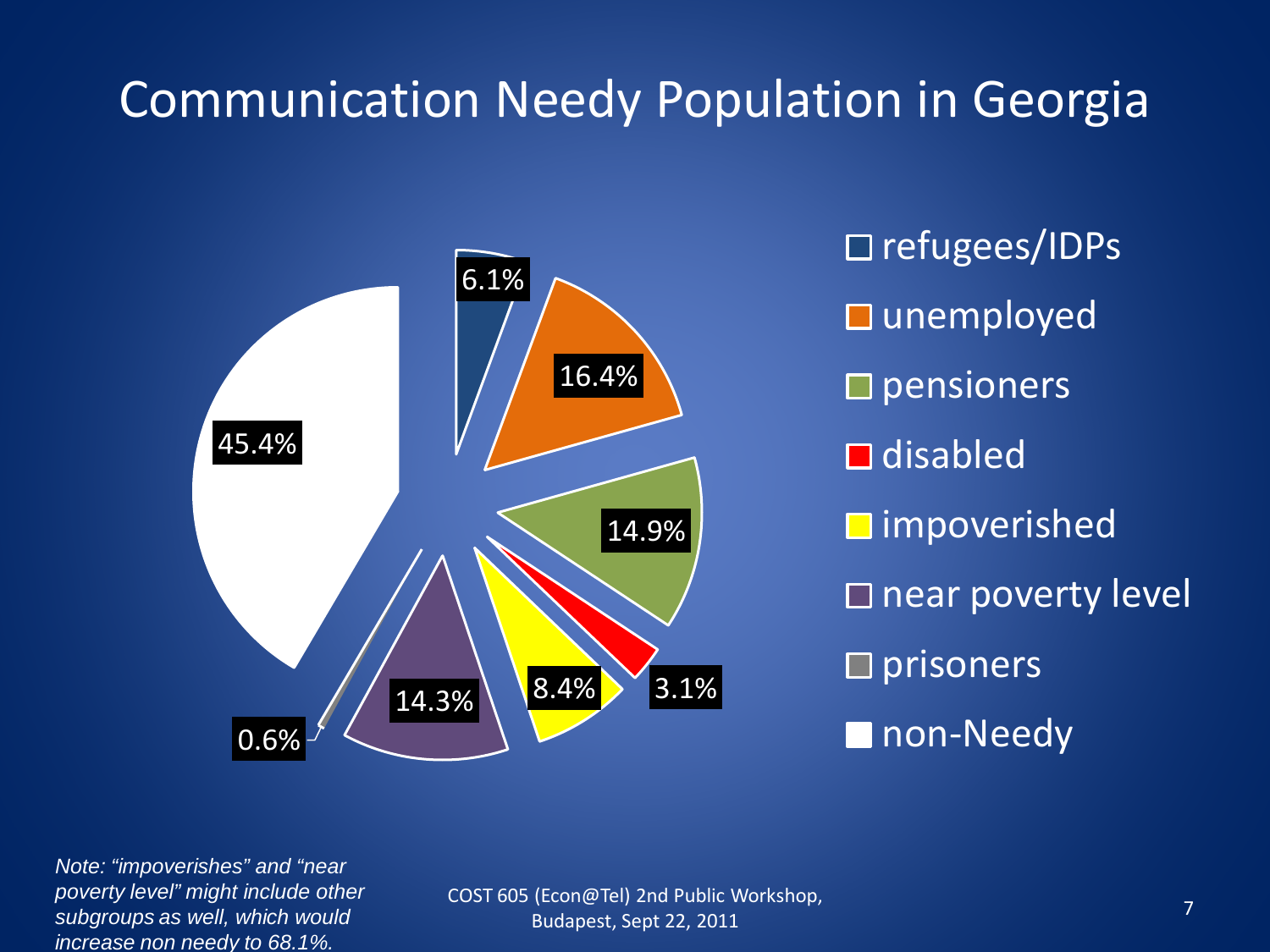# Mobile pricing in Georgia

Despite of business growth, rates for mobile communication in Georgia remained nearly the same during 1996-2009!

With basic rate 0.288 GEL/min(=0.12 €; 1€=2.4 GEL) *INFORMA Telecoms & Media* and World Development Business indicators "awarded" **3rd place to Georgia (among 186 countries researched) for having one of the most <u>expensive mobile rates in the world</u>** (Jan 2010).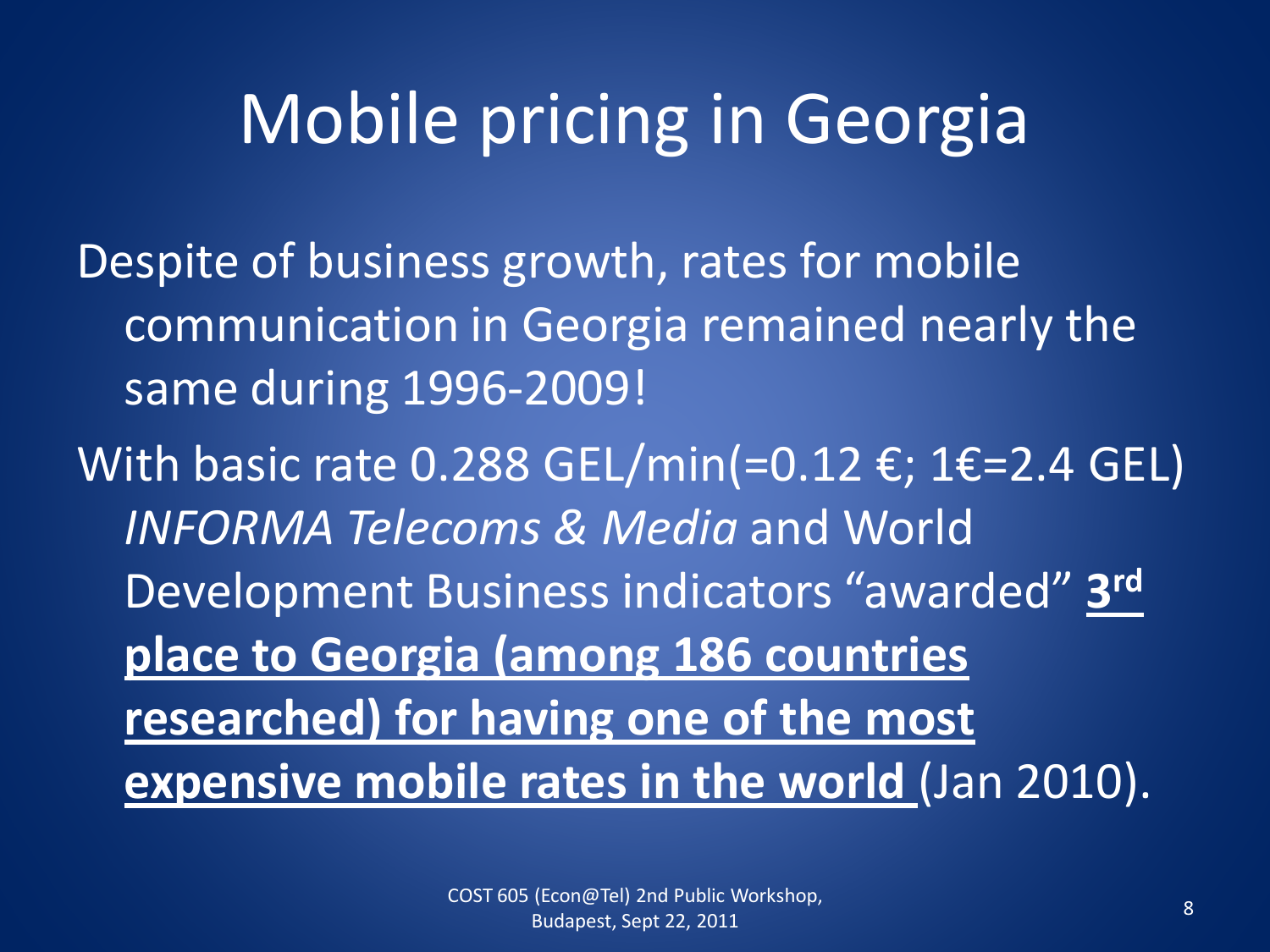### **World Development Indicators Database (World Bank group) methodology for mobile pricing (Jan 2010)**

### *Methodology: 25 standard calls + 30 SMS price calculation*

| $\bullet$ | Very Expensive (>25/mo):                 |               |                      |                   |                        |                      |                       |  |
|-----------|------------------------------------------|---------------|----------------------|-------------------|------------------------|----------------------|-----------------------|--|
| $\bullet$ | 1. Kuwait 75.18 \$/mo                    |               | 2. Sierra Leone 71.9 |                   | 3. Georgia 44.09       |                      | 4. Polynesia 37.46    |  |
| $\bullet$ | 5. France 30.00                          |               | 6. Switzerland 28.41 |                   | 7. Solomon Is.-s 28.00 |                      | 8. Brazil 26.52       |  |
| $\bullet$ |                                          |               |                      |                   |                        |                      |                       |  |
| $\bullet$ | <b>Expensive (\$16-25/mo):</b>           |               |                      |                   |                        |                      |                       |  |
| $\bullet$ | 9. Austria 23.66                         |               | 10. Portugal 23.58   |                   | 11. Greece 23.58       |                      | 12. Netherlands 23.58 |  |
| $\bullet$ | 18. Spain 22.14                          |               | 22. Norway 20.19     |                   | 27. Belgium 18.88      |                      | 32. Germany 17.34     |  |
| $\bullet$ | 33. Turkmenistan 17.2                    |               | 34. Moldova 17.12    |                   | 46. Azerbaijan 15.11   |                      |                       |  |
| $\bullet$ |                                          |               |                      |                   |                        |                      |                       |  |
| $\bullet$ | Moderate (\$6-15/mo):                    |               |                      |                   |                        |                      |                       |  |
| $\bullet$ | 50. Croatia 14.90 83. Belarus 11.81      |               |                      | 86. Hungary 11.72 |                        | 88. Kazakhstan 11.51 |                       |  |
| $\bullet$ | 97. Romania 10.46 99. Slovenia 10.29     |               |                      | 108. Latvia 9.48  |                        | 110. Ukraine 9.32    |                       |  |
| $\bullet$ | 112. Israel 9.31 114. Lithuania 9.10     |               |                      | 116. Estonia 8.75 |                        | 121. Armenia 8.31    |                       |  |
| $\bullet$ | 124. Poland 7.76 140. Kirgizstan 6.44    |               |                      | 141. Serbia 6.43  |                        | 146. Denmark 6.13    |                       |  |
| $\bullet$ |                                          |               |                      |                   |                        |                      |                       |  |
| $\bullet$ | $Cheap (\frac{\mathcal{S}6}{mo}):$       |               |                      |                   |                        |                      |                       |  |
| $\bullet$ | 148. Russia 5.96                         | 155. USA 5.21 |                      |                   | 184. Uzbekistan 1.80   | 186. Venezuela 1.17  |                       |  |
| $\bullet$ |                                          |               |                      |                   |                        |                      |                       |  |
| $\bullet$ | COST 605 (Econ@Tel) 2nd Public Workshop, |               |                      |                   |                        |                      | 9                     |  |
|           | Budapest, Sept 22, 2011                  |               |                      |                   |                        |                      |                       |  |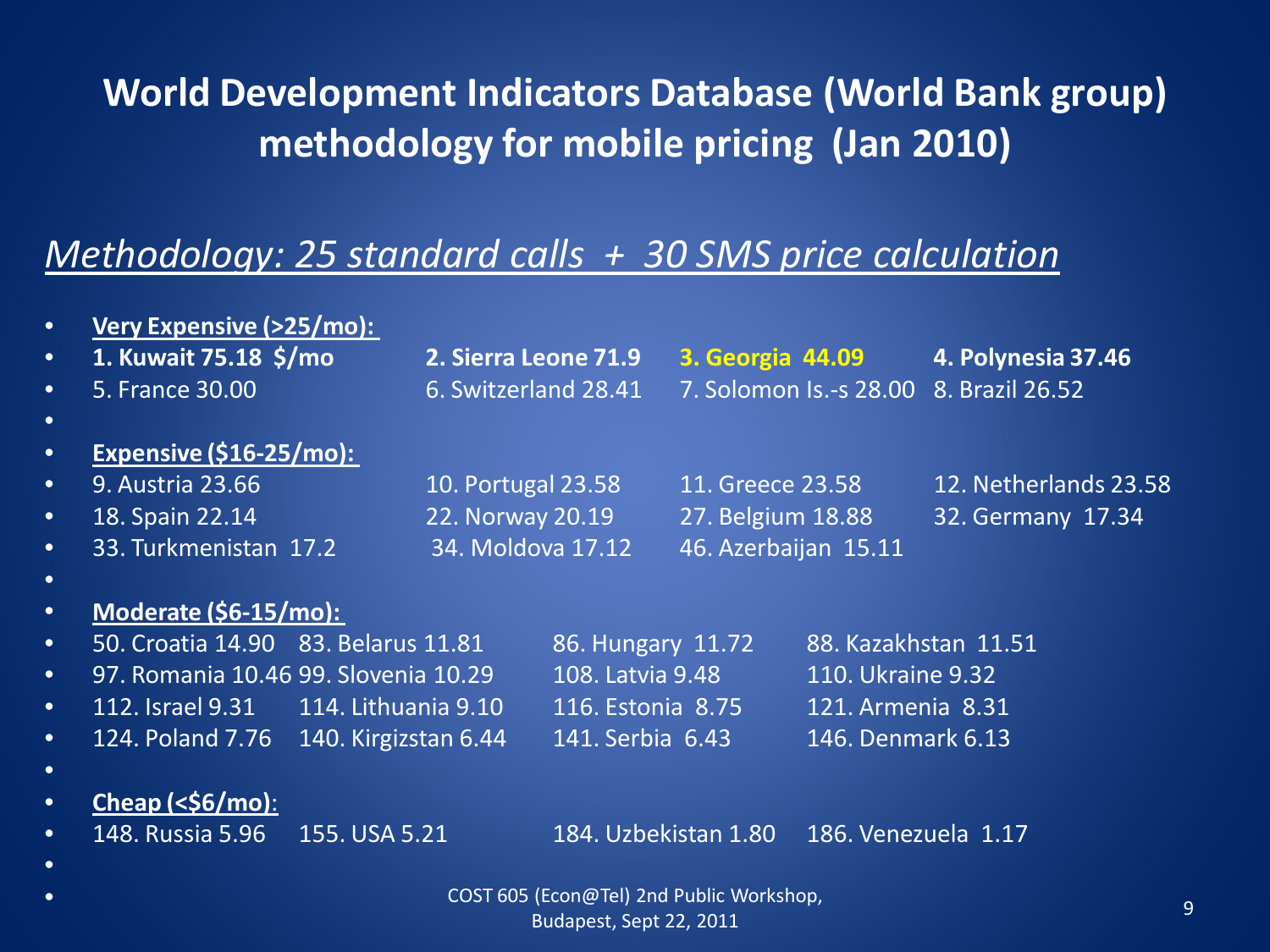## **OECD research on mobile pricing 31 countries**

**OECD Research Package cost of: 1680 outgoing calls (2952 min) + 600 SMS + 12 MMS**

Denmark 182.95 Netherlands 187.59 Sweden 196.98 Slovakia 900.01 Spain 956.86

Norway 298.14 **Luxembourg 325.24** Australia 370.83 Iceland 394.66 Switzerland 397.30 Turkey 415.20 Japan 433.71 New Zealand 441.67 Korea 463.43 Italy 465.44 OECD (av.) 489.14 Poland 510.88 Ireland 514.15 Canada 563.20 France 604.13 Hungary 616.67 Germany 616.70 Portugal 619.09 **Georgia 621.55** Belgium 629.17 USA 635.85

Finland 199.28 Austria 222.66 United Kingdom 281.99 Greece 637.62 Mexico 741.58 Czech Republic 851.34

#### *Georgia's income per capita is far lower than most of other countries*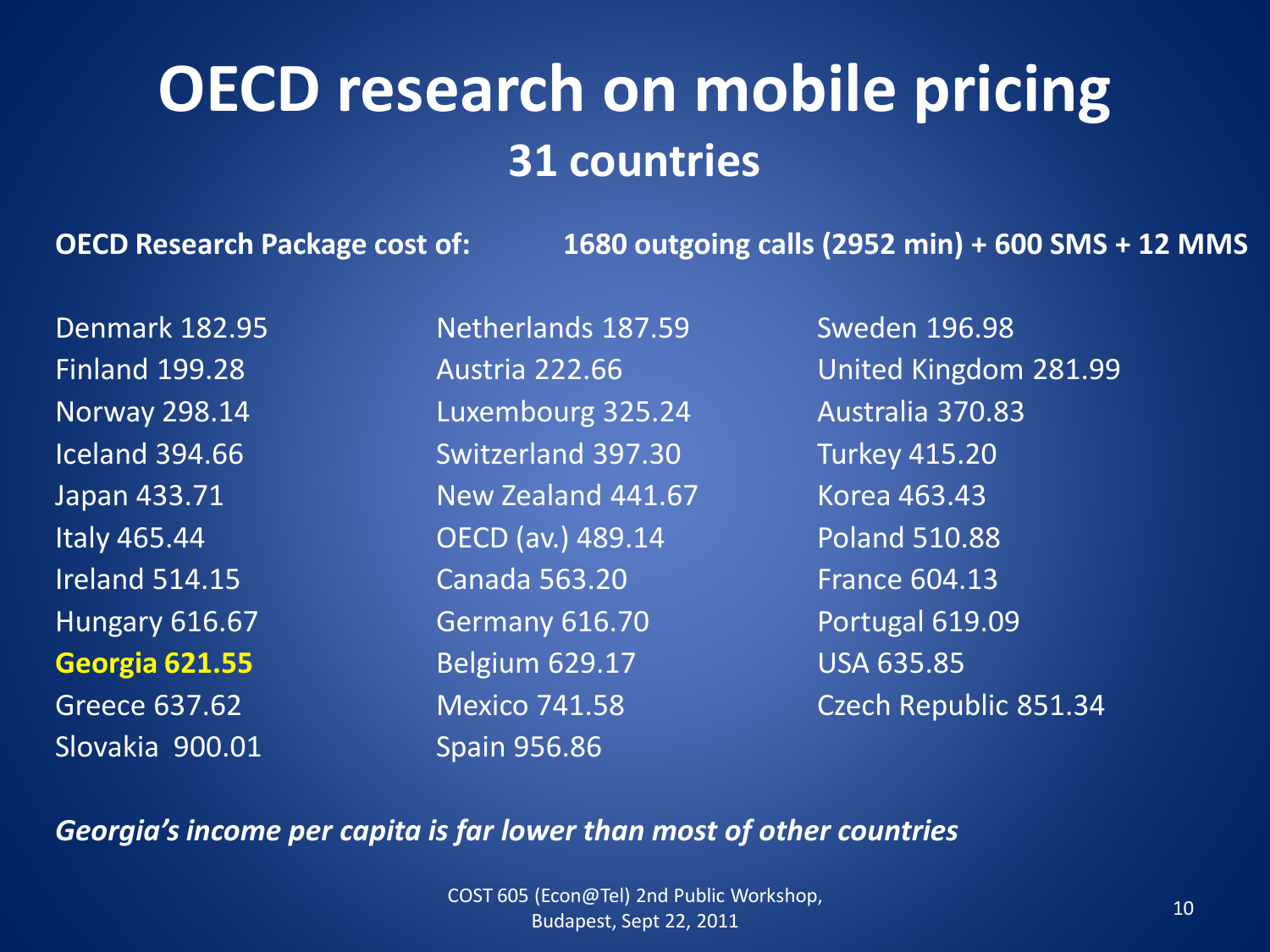## Product/Services mobile rates

|                         |                                          | 2009                       |                    | 2011                       |                                   |                    |                           |
|-------------------------|------------------------------------------|----------------------------|--------------------|----------------------------|-----------------------------------|--------------------|---------------------------|
|                         | <b>Consumer Products &amp; Services</b>  | <b>Price</b><br><b>GEL</b> | $=$ mobil<br>e min | <b>Price</b><br><b>GEL</b> | <b>Product</b><br>price<br>change | $=$ mobil<br>e min | mobile min rate<br>change |
| $\overline{1}$          | <b>Best quality beef (1 kg)</b>          | 9                          | 31.3               | 18.0                       | 200%                              | 112.5              | 360%                      |
| $\overline{2}$          | Wheat meal (1 kg)                        | 1.8                        | 6.3                | 2.0                        | <b>111%</b>                       | $12.5$             | 200%                      |
| $\overline{3}$          | Sugar (1 kg)                             | 1.4                        | 4.9                | 2.2                        | <b>157%</b>                       | 13.8               | 283%                      |
| $\overline{\mathbf{4}}$ | <b>Butter (250 g)</b>                    | 14                         | 48.6               | 18.0                       | 129%                              | 112.5              | 231%                      |
| $5\phantom{.}$          | Normal quality white bread (500 g)       | 0.7                        | 2.4                | 0.8                        | 114%                              | 5.0                | 206%                      |
| $6\phantom{a}$          | <b>Chicken eggs (12 pieces)</b>          | 4.8                        | 16.7               | 4.8                        | 100%                              | 30.0               | 180%                      |
| $\overline{7}$          | Potatoes (1 kg)                          | 1.5                        | 5.2                | $1.2$                      | 80%                               | 7.5                | 144%                      |
| 8                       | 1-way metro/bus ticket                   | 0.4                        | 1.4                | 0.7                        | 163%                              | 4.1                | 293%                      |
| 9                       | Petrol (1 I)                             | 1.7                        | 5.9                | 2.2                        | 126%                              | 13.4               | 228%                      |
| 10                      | Most popular daily newspaper             | 0.5                        | $1.7$              | 0.5                        | 100%                              | 3.1                | 180%                      |
| 11                      | <b>Normal 20g letter within country</b>  | 0.3                        | 1.0                | 0.3                        | 100%                              | 1.9                | 180%                      |
| 12                      | Normal 1-way rail ticket (250 km)        | 10                         | 34.7               | 10.0                       | 100%                              | 62.5               | 180%                      |
| 13                      | <b>Electricity for households (1kWh)</b> | 0.13<br>4                  | 0.5                | 0.134                      | 100%                              | 0.8                | 180%                      |
| 14                      | <b>BigMac in McDonald's</b>              | 6.8                        | 23.6               | 5.5                        | 81%                               | 34.4               | 146%                      |
|                         | <b>SUM</b>                               |                            | 184                |                            |                                   | 414                | 11                        |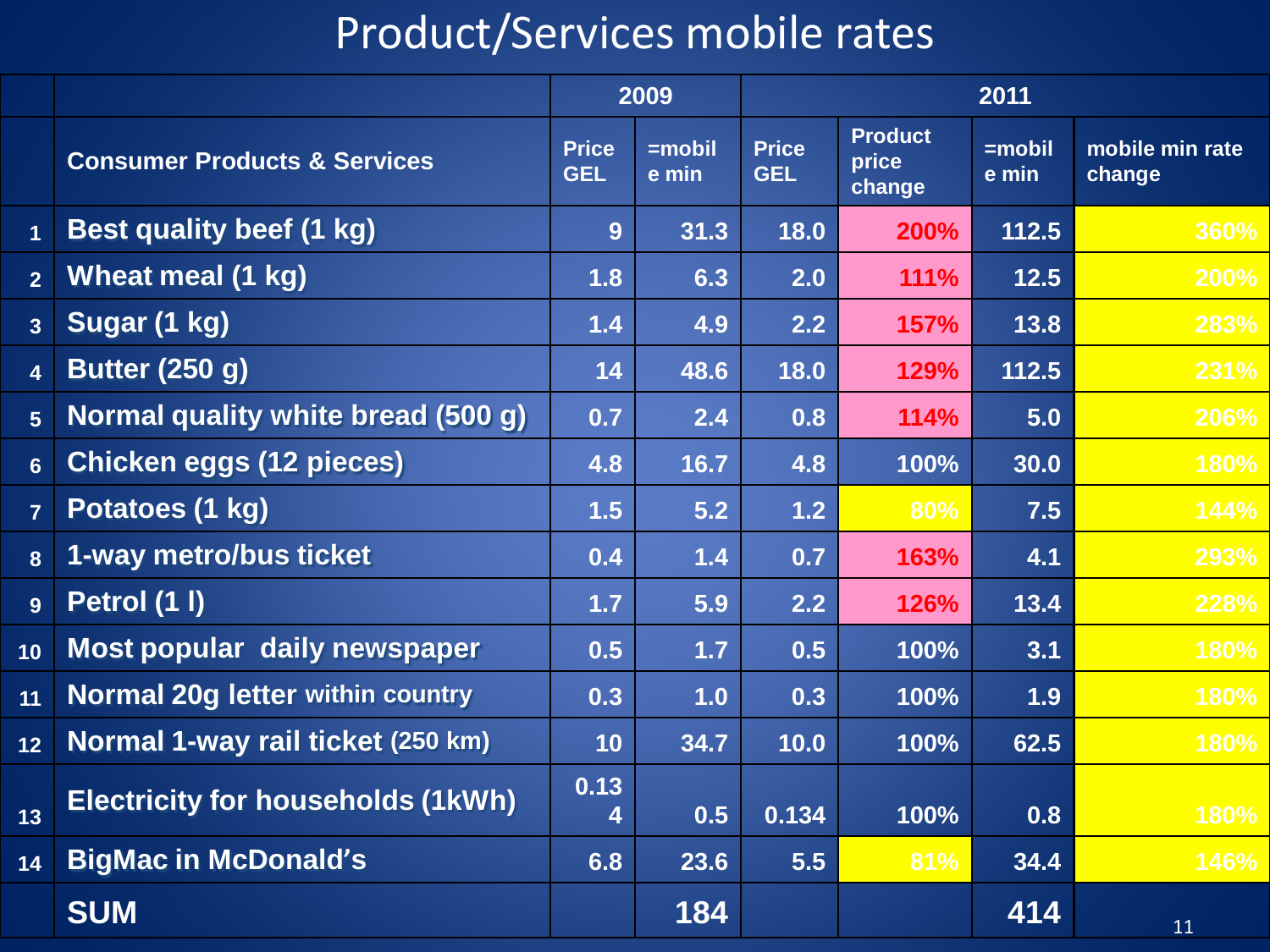## GDP \$PPP index for mobile minutes

| <b>Country</b>    | GDP PPP(S) |        | mobile rate \$/min | mobile min for GDP PPP/index |  |
|-------------------|------------|--------|--------------------|------------------------------|--|
| <b>France</b>     | \$         | 33,509 | 0.10               | 28,494                       |  |
| <b>Portugal</b>   | \$         | 21,779 | 0.13               | 13,760                       |  |
| Azerbaijan (2011) | \$         | 10,900 | 0.13               | 7,152                        |  |
| Georgia           |            |        |                    |                              |  |
| 2011              | \$         | 4,900  | 0.10               | 4,210                        |  |
| 2009              | \$         | 4,400  | 0.17               | 2,222                        |  |
| <b>Mexico</b>     | \$         | 14,120 | 0.49               | 2,401                        |  |
| <b>Morocco</b>    | \$         | 2,400  | 0.14               | 1,429                        |  |
| <b>Tanzania</b>   | \$         | 1,256  | 0.31               | 338                          |  |

*Note: if not mentioned with country name, data are of 2008*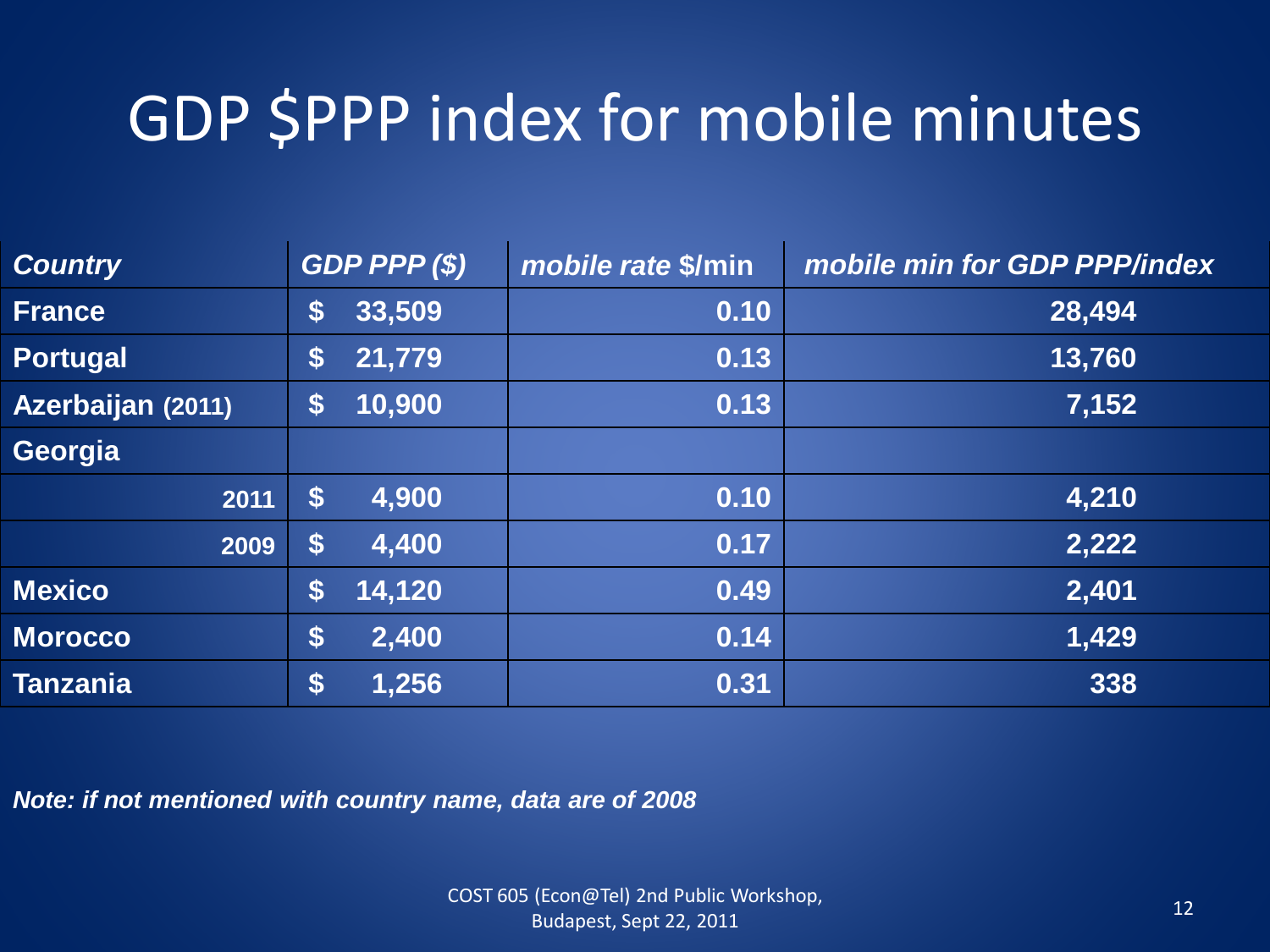# ITU's ICT Price Basket (IPB) index and its depiction of ICT affordability

- IPB) composite affordability measure based on three sub-baskets fixed telephone, mobile cellular and fixed broadband Internet services – and computed as a percentage of average Gross National Income (GNI) per capita. ICT prices correspond to less than 1% of GNI per capita in much of Europe and Asia and the Pacific's high income economies, as well as in the US and Canada.
- **Georgia is at 108th place with 5.5% of GNI per capita spent on mobile communication, although it improved on 1.3% since 2008.**
- **IPB results reveal a close link between the affordability of ICT services and national income levels: people in high-income countries pay relatively little for ICT services, while those in the world's poorest countries pay relatively more.**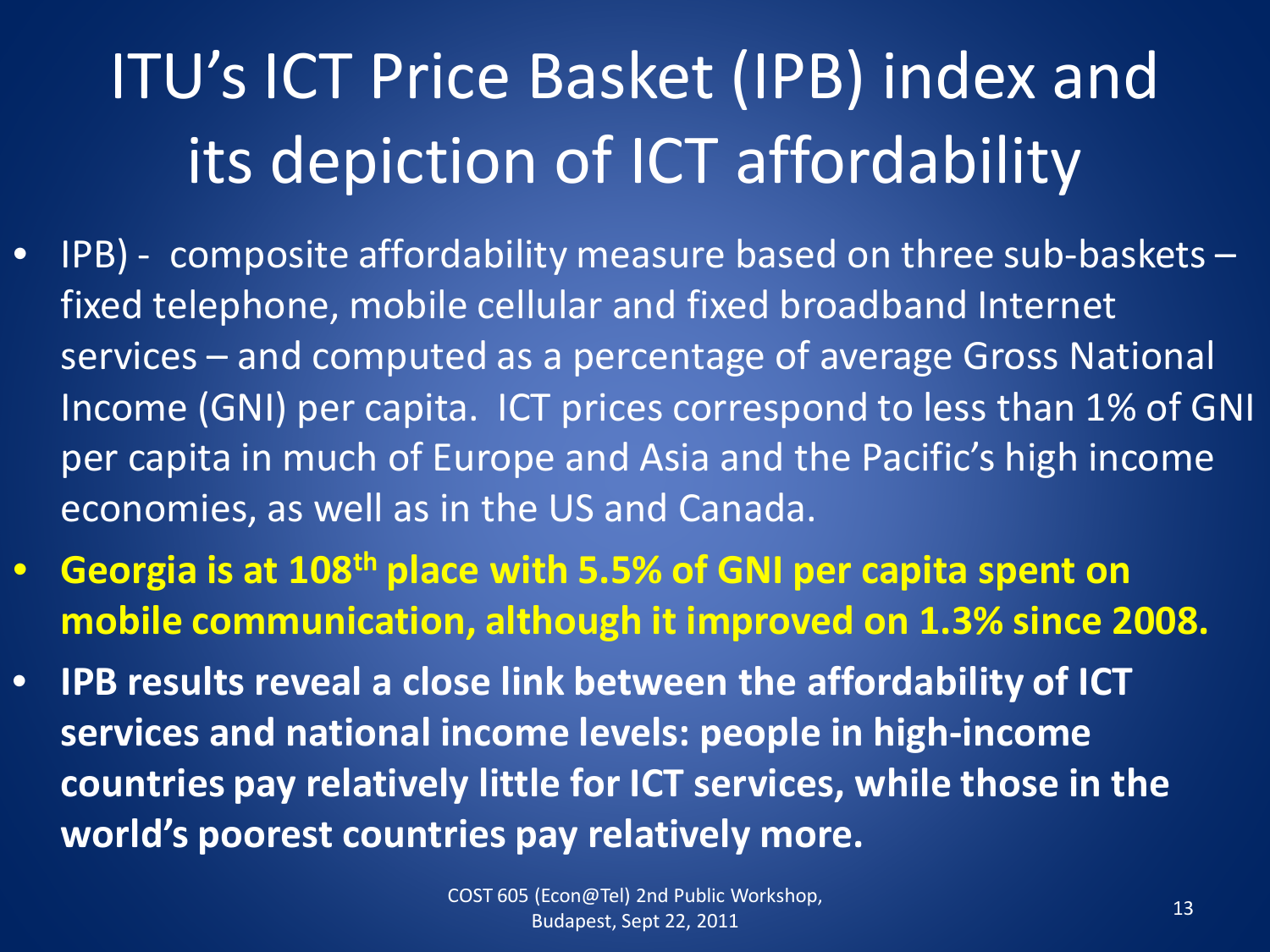# GNCC regulatory changes to promote lower mobile rates

- Since 2010 Georgian National Communication Commission (GNCC) has made several regulatory changes which have changed the situation:
- **Interconnection rates between mobile operators (MO) have been diminished twice** – from 0.188 GEL to 0.148 GEL in 2010 and then to 0.08 GEL (2011). The latter change affected only major market share MOs – Geocell (currently 44%) and MagtiCom (41%), whilst they still pay 0.148 GEL for interconnection to minor MO – Beeline(MobiTel);
- **10% Access fee has been introduced** on mobile communication (2010)
- **Maximum rate** of 0.24 GEL/min has been established (2011)
- **Mobile phone numbers external portability** has been allowed  $(2011).$  COST 605 (Econ@Tel) 2nd Public Workshop, Rudapest, Sept 22, 2011 **14** Budapest, Sept 22, 2011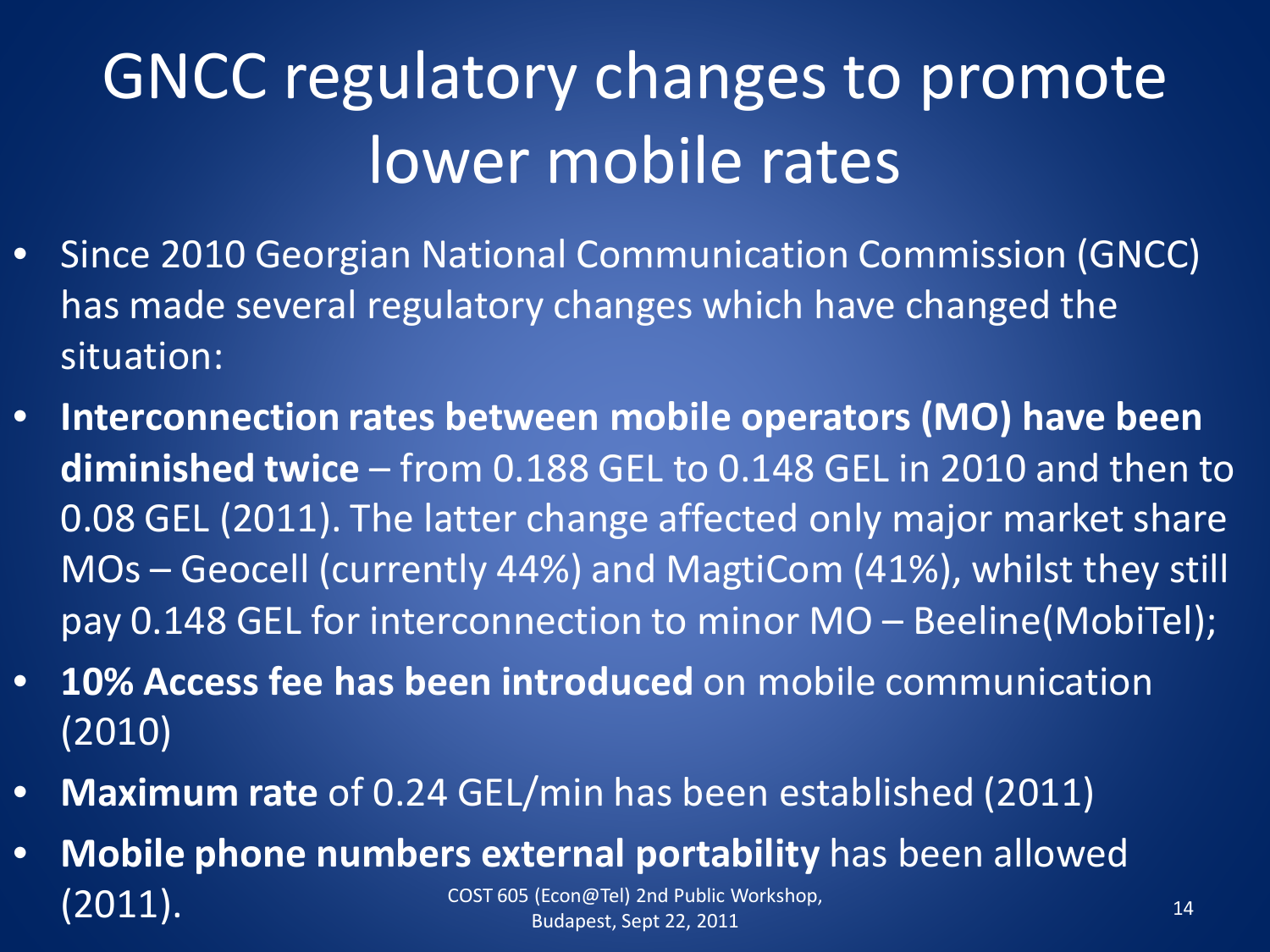## **External mobile rates dynamics (GEL)**



#### **Average price of 1 min outgoing call for 2011 – 0.16 GEL (\$0.10)/min**

COST 605 (Econ@Tel) 2nd Public Workshop, Budapest, Sept 22, 2011 **15 August 22, 2011** 15 **15**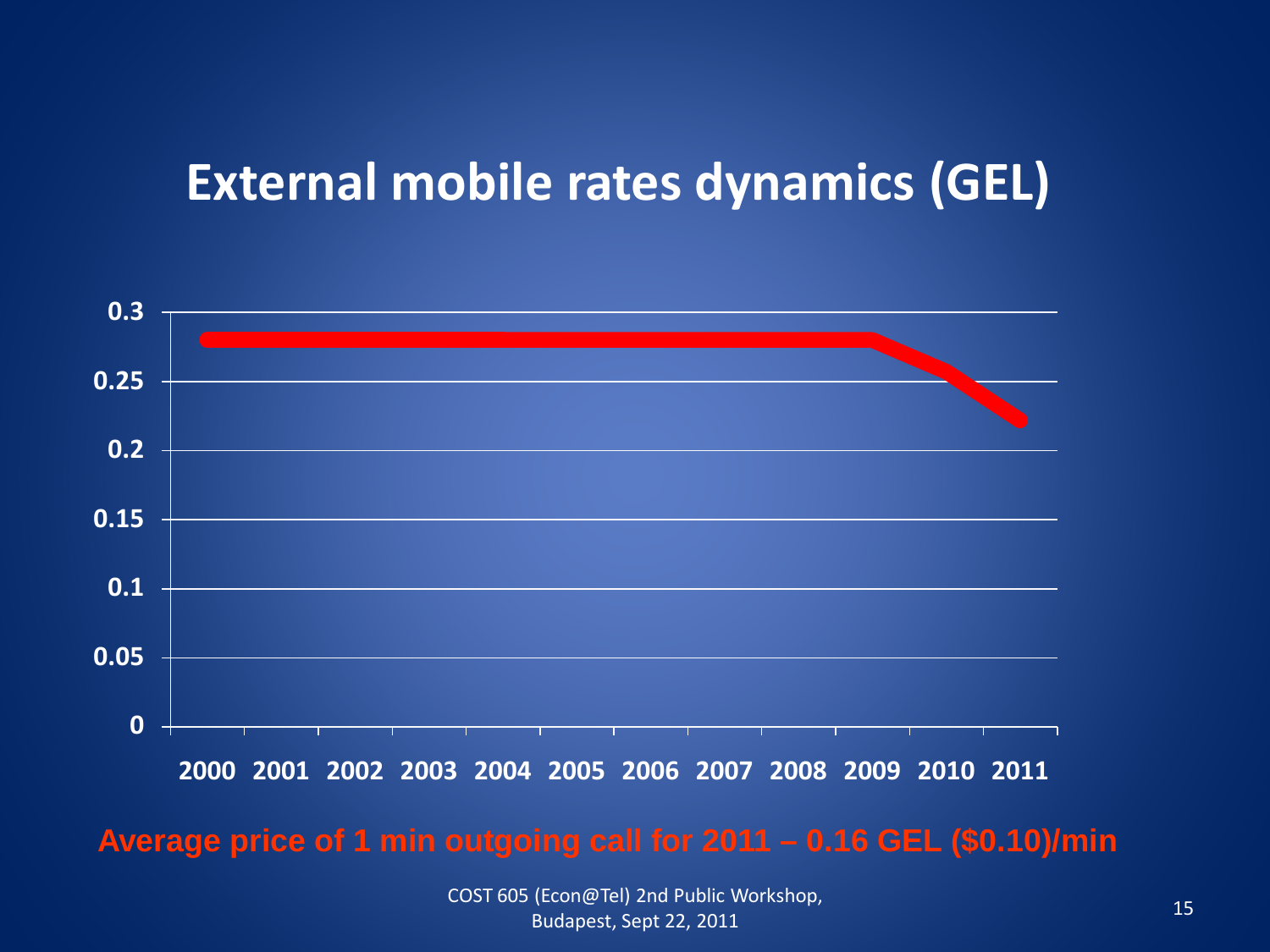## Dynamics of Mobile operators shares'



COST 605 (Econ@Tel) 2nd Public Workshop, Rudapest, Sept 22, 2011 16. Northern Budapest, Sept 22, 2011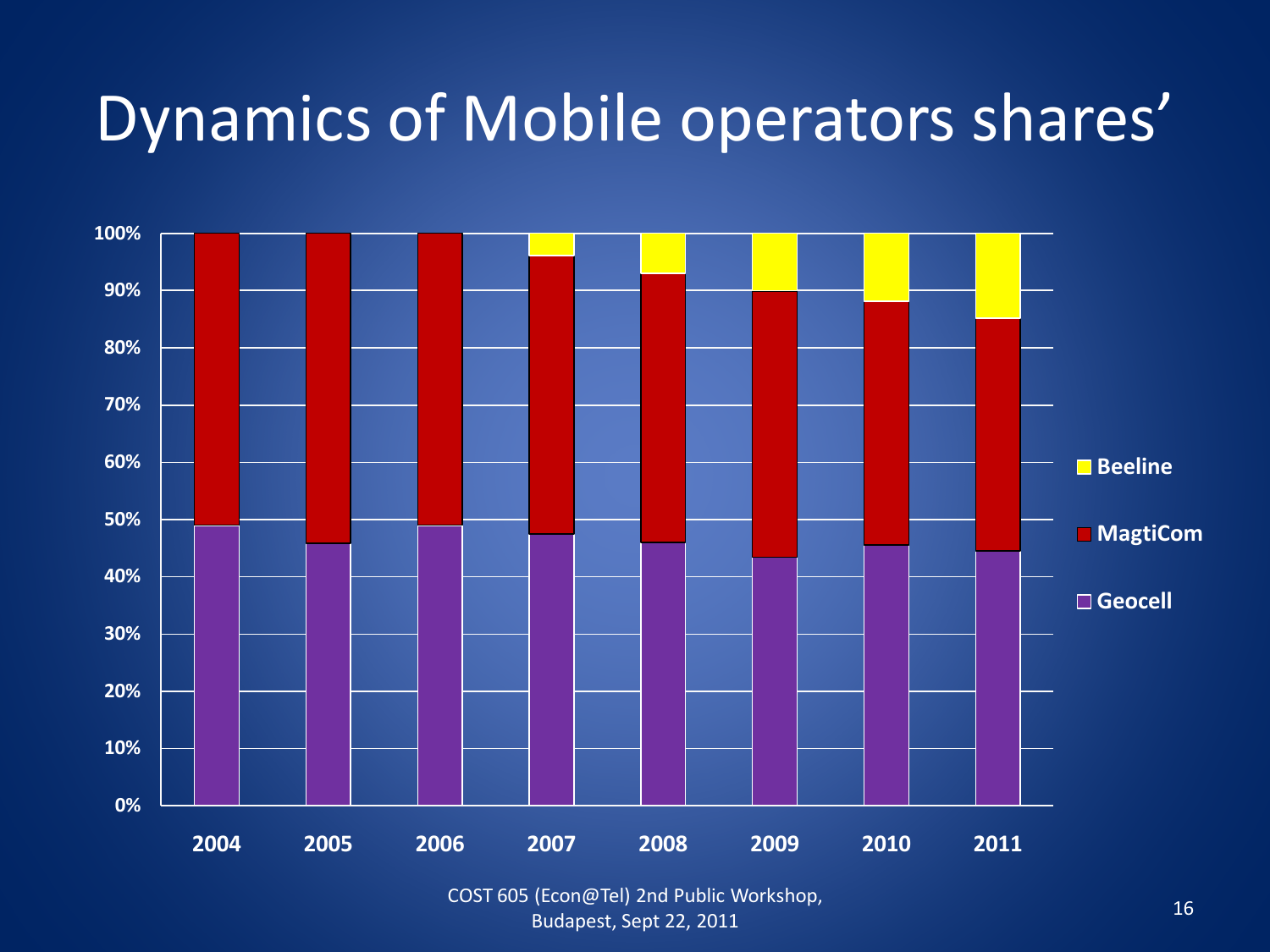## **New trends of mobile pricing – differentiation of external and internal outgoing calls (GEL, 2010 data)**



COST 605 (Econ@Tel) 2nd Public Workshop, Rudapest, Sept 22, 2011 **17**<br>Budapest, Sept 22, 2011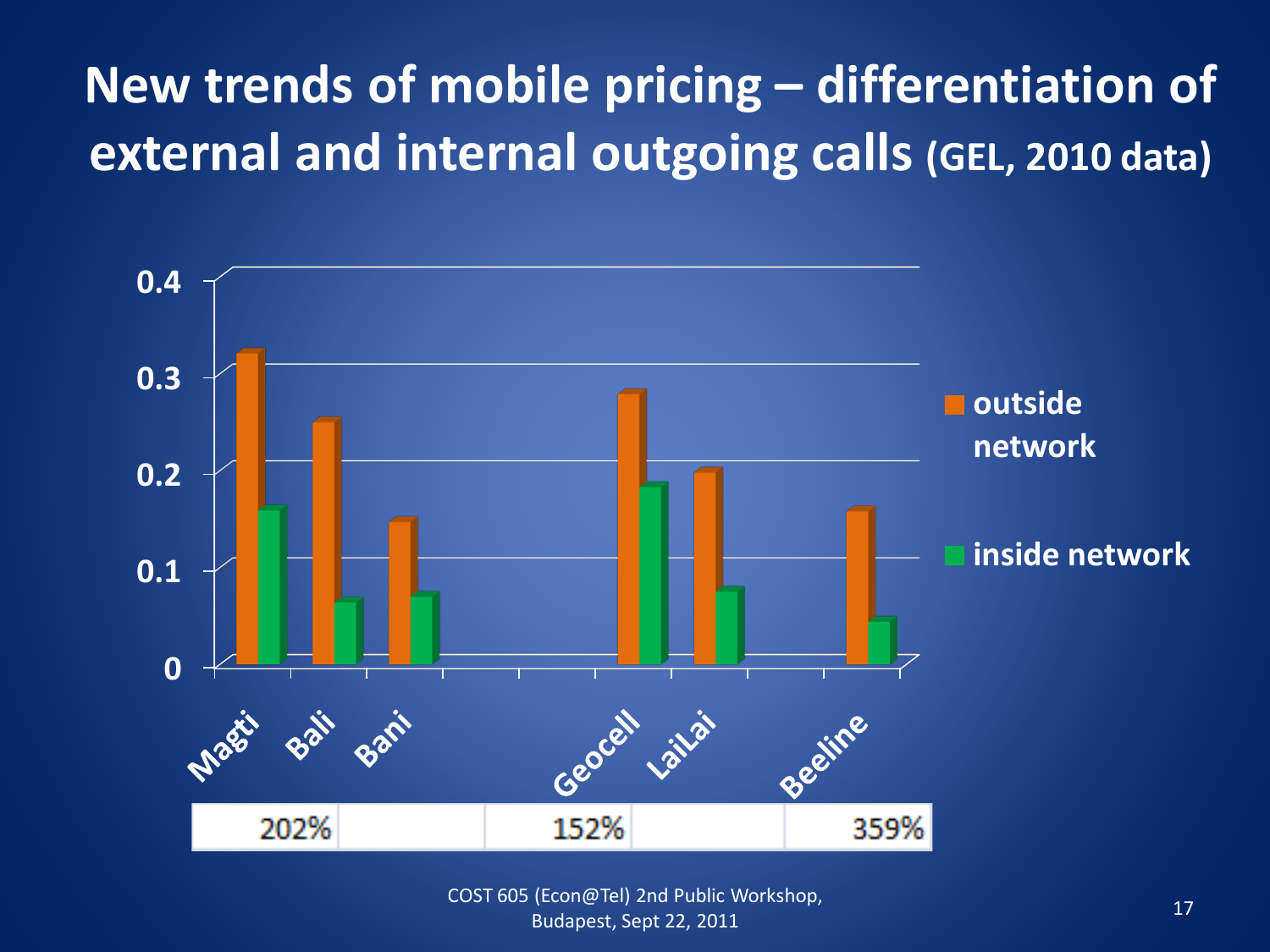# Introduction of cheaper/more flexible brands (for elderly and youth)



COST 605 (Econ@Tel) 2nd Public Workshop, Rudapest, Sept 22, 2011 **18.2018** 18.2019, 18.2019